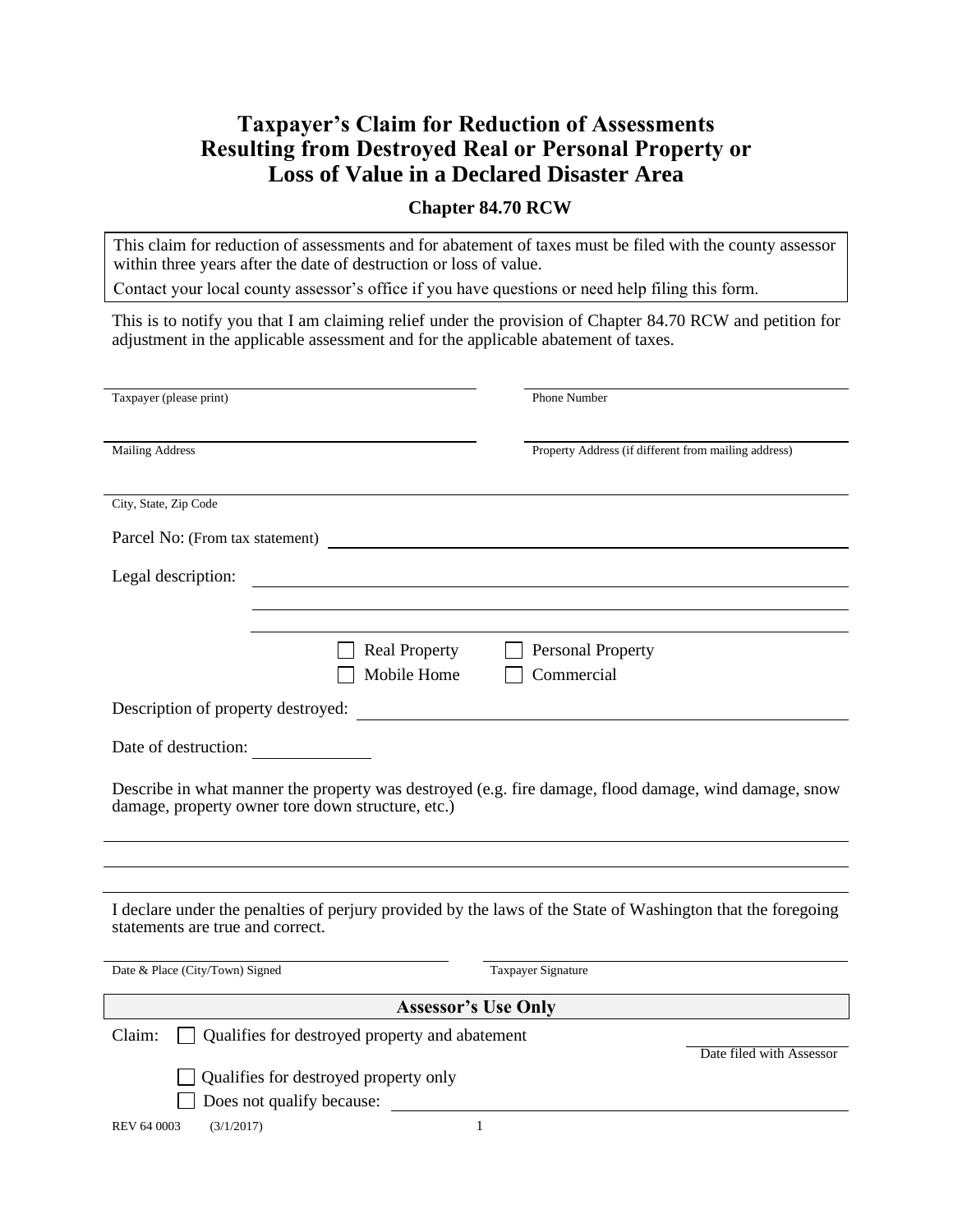# **Assessor's Determination of New Assessed Value for Destroyed Property**

Date of Destruction:

I hereby certify my determination of the assessed value for the assessment year is as shown on line 4. The assessment year is the year in which the destruction occurred. (For multiple assessment years, use separate pages.)

Date Assessor

Date Sent To Taxpayer

**Notice To Taxpayer**

If you disagree with the assessor's determination, you must appeal the amount of reduction to the county board of equalization within 30 days of notification or by July 1 of the year of reduction, whichever is later.

**The following calculations may not produce the correct amount of taxes to be refunded or abated if the subject property qualifies for an exemption or is classified as current use. The amount of tax owing prior to the destruction must be determined and then compared to the actual tax paid to determine the amount of abatement or refund.**

| <b>Treasurer's Calculation for Amount of Taxes</b><br>to be Abated or Refunded in Year of Destruction<br>(Does Not Apply To Property Damaged or Destroyed Voluntarily) |                                                                             |    |  |
|------------------------------------------------------------------------------------------------------------------------------------------------------------------------|-----------------------------------------------------------------------------|----|--|
|                                                                                                                                                                        |                                                                             |    |  |
|                                                                                                                                                                        |                                                                             |    |  |
| 7.                                                                                                                                                                     |                                                                             |    |  |
| 8.                                                                                                                                                                     |                                                                             | \$ |  |
| 9.                                                                                                                                                                     |                                                                             |    |  |
| 10.                                                                                                                                                                    | Amount of abatement or refund - if taxes have been paid * (line 8 x line 9) | \$ |  |

To ask about the availability of this publication in an alternate format for the visually impaired, please call (360) 705-6715. Teletype (TTY) users, please call (360) 705-6718. For tax assistance, call (360) 534-1400.